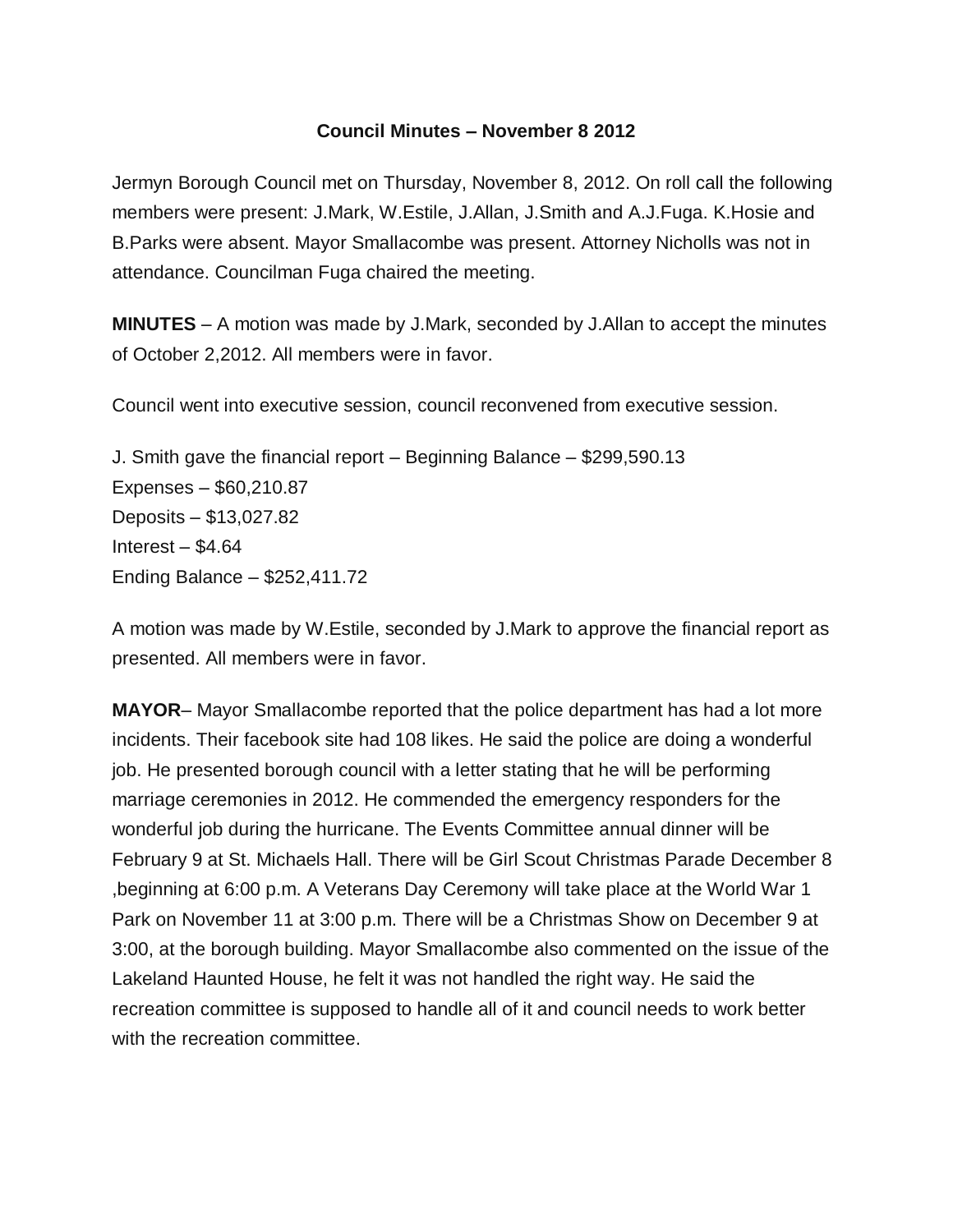J. Smith responded to the Mayor saying that council acted on the information given that night and acted in best interests. J.Allan said the recreation committee is not meeting.

**ORDINANCE ENGINEERED LUMBER** – A motion was made by J.Smith, seconded by J.Mark to adopt the Ordinance requiring a reflective symbol on structures using engineered lumber (copy of ordinance in borough office). All members were in favor.

**PSAB ATTORNEY DUES** – A motion was made by J.Mark, seconded by J.Smith to pay the invoice for the PA Borough Solicitors Association in the amount of \$225.00. All members were in favor.

Fire Chief Rood thanked council and will come up with a design and get the stickers made up for the engineered lumber ordinance.

**PUBLIC INPUT** – R. Rood applauded council's decision concerning the Haunted House. They left the building a mess. Mr. Rood asked if council ever found out how much it costs the borough to have basketball leagues playing in the gym, did Dennis Kutch ever do it? J.Mark said it would be difficult to try to get someone to do it for what KBA charges. R.Rood said the lights and heat get left on all night.

J.Smith said we need a comprehensive plan for use of the Borough Building. We need more people on the recreation committee and the planning commission. Council has to take a hard look at these issues.

Council decided to have a work session on November 18 at 7:00 p.m.

**FINANCE**– A motion was made by W.Estile, seconded by J.Allan to pay invoices in the amount of \$23,059.11. All members were in favor.

**PUBLIC SAFETY** – J.Esgro notified Council that there is a problem on Henry Drive with the same car parked on the corner, it is a safety problem. Solicitor Nicholls was looking into it. Mr.Esgro explained the borough plows Henry Drive, but the county owns it ,thus we cannot put up no parking signs. Mr. Esgro also reported new swings are needed in the park.